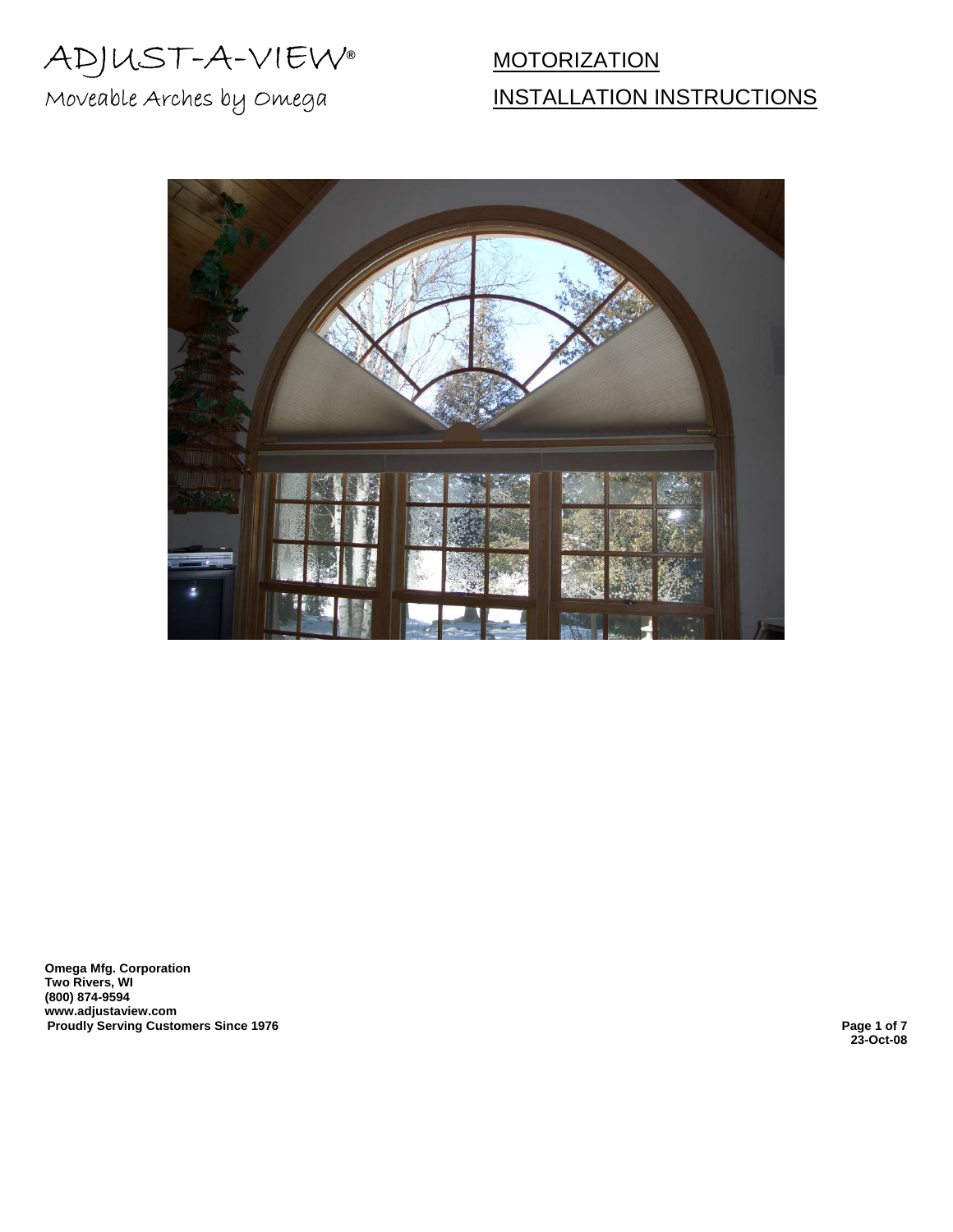### ADJUST-A-VIEW® <u>MOTORIZATION</u>

## Moveable Arches by Omega INSTALLATION INSTRUCTIONS

### Please Note:

The Motorization instructions are a supplement to the HALF CIRCLE INSTALLATION INSTRUCTIONS and QUARTER CIRCLE INSTALLATION INSTRUCTIONS. These instructions begin with the installation of the track assemblies having been completed.

 $\overline{\phantom{a}}$  ,  $\overline{\phantom{a}}$  ,  $\overline{\phantom{a}}$  ,  $\overline{\phantom{a}}$  ,  $\overline{\phantom{a}}$  ,  $\overline{\phantom{a}}$  ,  $\overline{\phantom{a}}$  ,  $\overline{\phantom{a}}$  ,  $\overline{\phantom{a}}$  ,  $\overline{\phantom{a}}$  ,  $\overline{\phantom{a}}$  ,  $\overline{\phantom{a}}$  ,  $\overline{\phantom{a}}$  ,  $\overline{\phantom{a}}$  ,  $\overline{\phantom{a}}$  ,  $\overline{\phantom{a}}$ 

Please see HALF CIRCLE INSTALLATION INSTRUCTIONS and QUARTER CIRCLE INSTALLATION INSTRUCTIONS for instructions on installing the base system.

### **NOTE: PROFESSIONAL ELECTRICIAN IS HIGHLY RECOMMENDED. THOROUGHLY READ ALL MOTORIZATION INFORMATION BEFORE CONNECTING TO POWER.**

### MATERIAL LIST

- ADJUST-A-VIEW® Motorization User Instructions
- ADJUST-A-VIEW<sup>®</sup> Motorization Installation Instructions
- Motor/Controller attached to Left Hand Track Assembly
- Motor/Controller attached to Right Hand Track Assembly
- Remote Control
- Hardware Bag
- Cord Guides (6 total)
	- o Wire Crimps (4 total)
- Optional Power Supply (**Note: Motorization requires 12 VDC, 1.2 Amp Input)**
	- o Plug-in
	- o Remote Power Supply/Distribution Box

### TOOLS REQUIRED

- Tape Measure
- Wire Cutter/Stripper/Crimper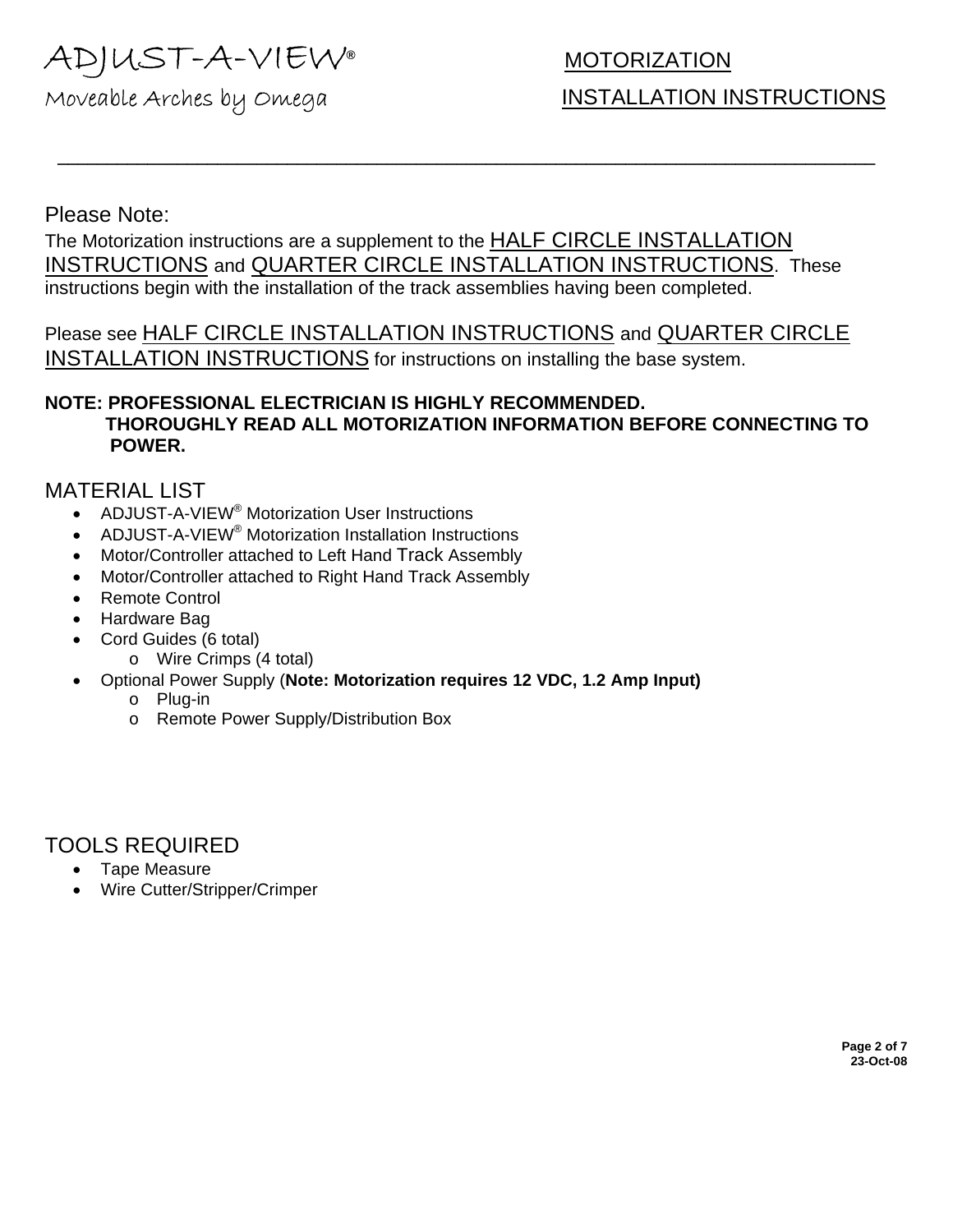## Moveable Arches by Omega INSTALLATION INSTRUCTIONS

#### STEP 1. **Identify the motor and controller assemblies**.

- The motor assembly is factory installed to the track frame.
- The controller assembly is factory installed to the motor cover.

 $\overline{\phantom{a}}$  ,  $\overline{\phantom{a}}$  ,  $\overline{\phantom{a}}$  ,  $\overline{\phantom{a}}$  ,  $\overline{\phantom{a}}$  ,  $\overline{\phantom{a}}$  ,  $\overline{\phantom{a}}$  ,  $\overline{\phantom{a}}$  ,  $\overline{\phantom{a}}$  ,  $\overline{\phantom{a}}$  ,  $\overline{\phantom{a}}$  ,  $\overline{\phantom{a}}$  ,  $\overline{\phantom{a}}$  ,  $\overline{\phantom{a}}$  ,  $\overline{\phantom{a}}$  ,  $\overline{\phantom{a}}$ 





**Motor is factory assembled to track frame. Controller is factory assembled to motor housing.** 





 **Motor/track assembly shown mounted in window.**

#### STEP 2. **Identify incoming power lead and infrared receiving eye.**

- Power lead is 6" long and has two pigtails, one marked positive (+) and the other marked negative (-).
- The infrared receiving eye has a 12" lead with a "glass" eye on the end.



**Power lead with (+) and (-) marked. The Second Lead receiving eye.** The same states are required as a Page 3 of 7

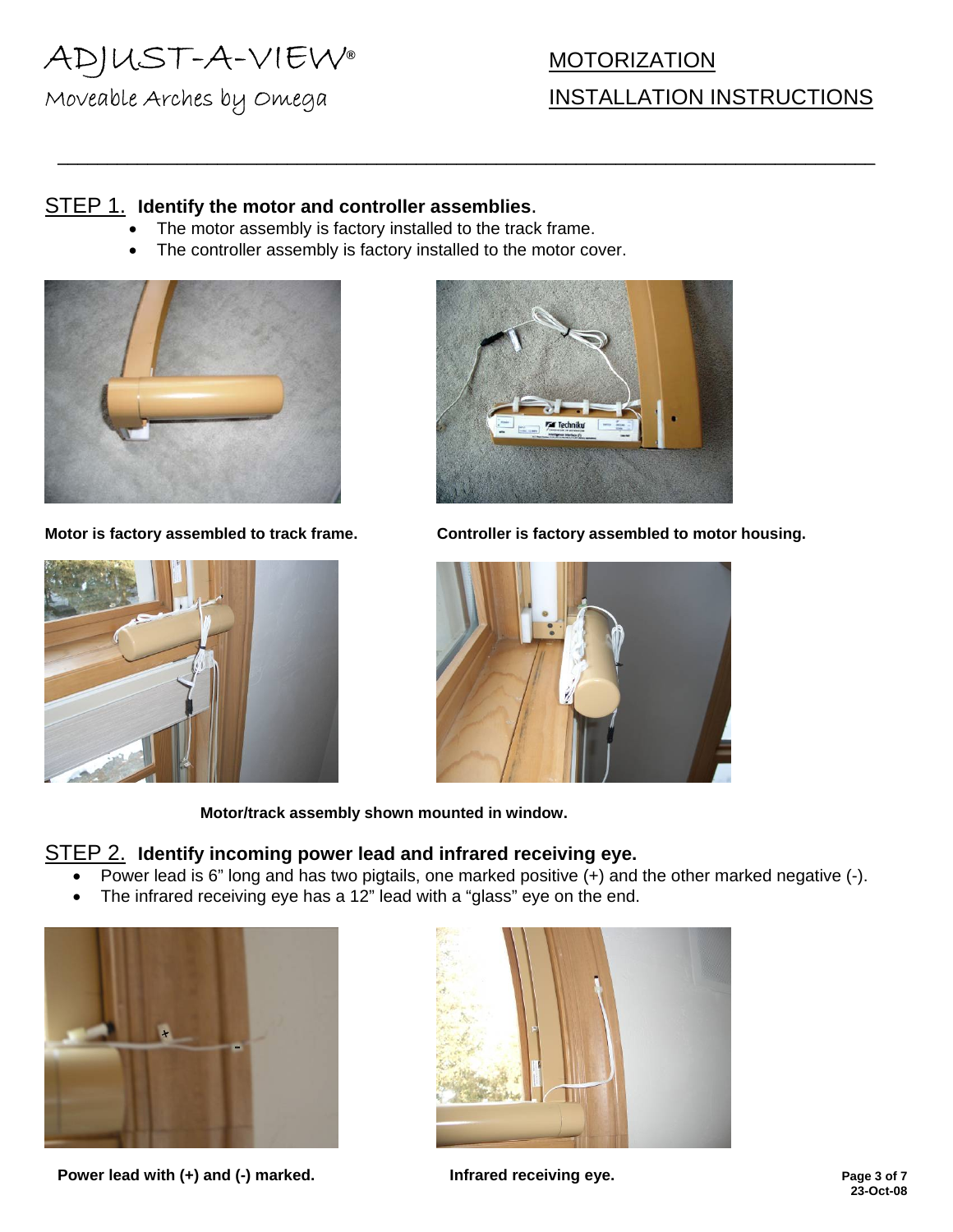Moveable Arches by Omega INSTALLATION INSTRUCTIONS

#### STEP 3. **Connect power to unit.** (**Note: Motorization requires 12 VDC, 1.2 Amp Input) Make sure power supply is disconnected from power source before beginning installation.**

 $\overline{\phantom{a}}$  ,  $\overline{\phantom{a}}$  ,  $\overline{\phantom{a}}$  ,  $\overline{\phantom{a}}$  ,  $\overline{\phantom{a}}$  ,  $\overline{\phantom{a}}$  ,  $\overline{\phantom{a}}$  ,  $\overline{\phantom{a}}$  ,  $\overline{\phantom{a}}$  ,  $\overline{\phantom{a}}$  ,  $\overline{\phantom{a}}$  ,  $\overline{\phantom{a}}$  ,  $\overline{\phantom{a}}$  ,  $\overline{\phantom{a}}$  ,  $\overline{\phantom{a}}$  ,  $\overline{\phantom{a}}$ 

- Omega three power supply options:
	- o Plug-in power supply (12 VDC, 1.2 Amps)
	- o Remote power supply with distribution box (12 VDC, 1.2 Amps)
	- o No power supply (Note: power supply used must be 12 VDC, 1.2 Amps)
- Plug-in power supply:
	- o Unit comes with 25' lead.
	- o Locate receptacle near window to plug in power supply.
	- o Measure distance from power lead to receptacle. Make sure to measure the "path" the lead will take (For example the lead may run down the wall and then horizontally across the base molding before reaching the receptacle). It is recommended to cut the lead 12"-24" longer than required to insure enough length.
	- $\circ$  Cut the positive wire of lead 1  $\frac{1}{2}$ " longer than the negative wire and connect to power lead. Negative wire has printing on it.
	- o Plug power supply into receptacle.
	- o Using remote control test unit for power.





**here simulated in red. longer than negative wire. Negative has printing on it.** 



**Measure power lead, Cut the positive wire of power lead 1 ½" Plug-in power supply with extra lead wire.** 

- Remote power supply with distribution box.
	- o Place remote power supply with distribution box in desired location.
	- o Run 16-gauge, 2-strand wire from distribution box to power lead at motor.
	- o Insure the positive side is connected to the positive side of the power lead.
	- o Follow provided instruction to connect to distribution box.
	- o Follow instructions to connect remote power supply to power source.
	- o Activate power to the unit.
	- o Using remote control test unit for power.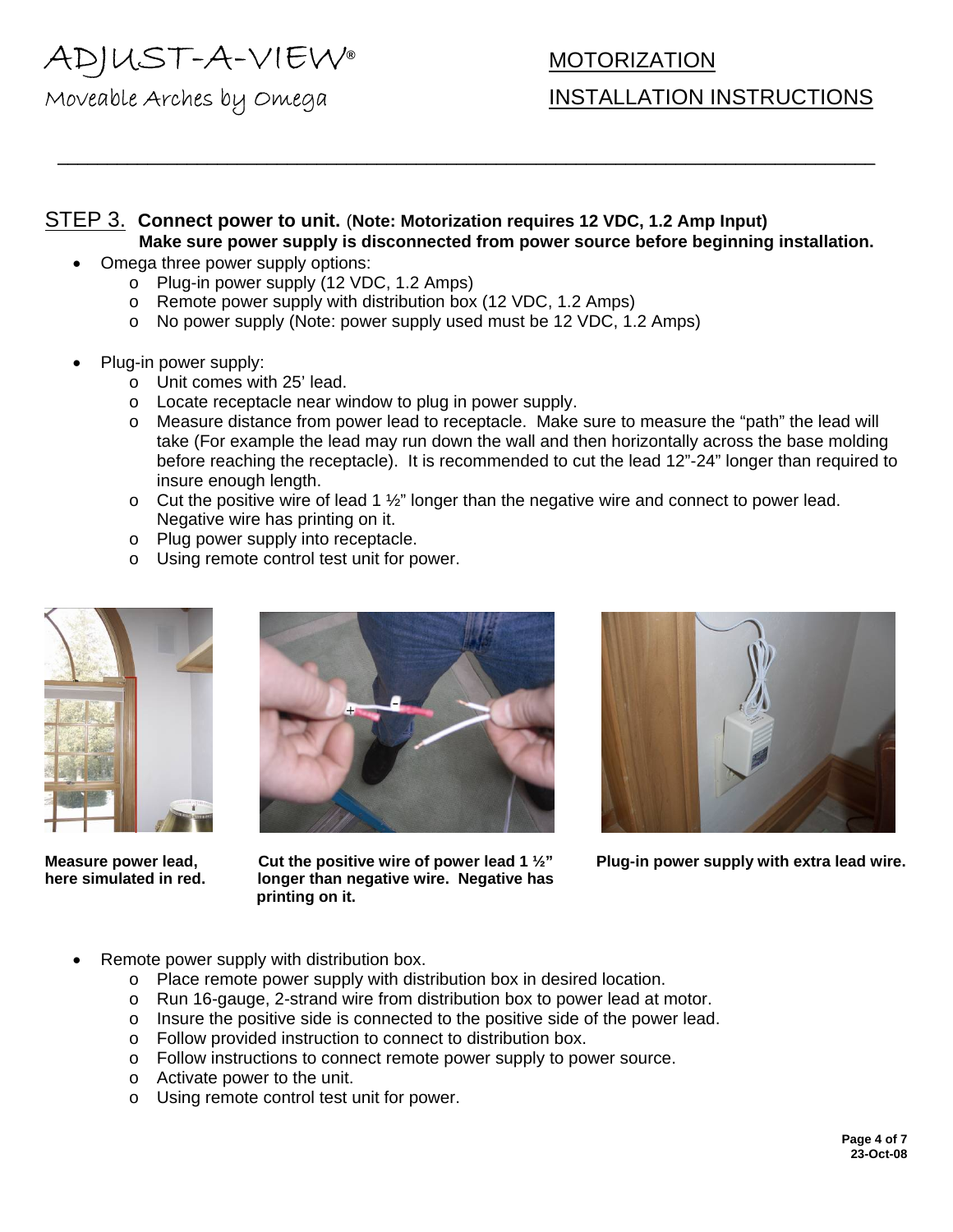## ADJUST-A-VIEW® <u>MOTORIZATION</u>

# Moveable Arches by Omega INSTALLATION INSTRUCTIONS

### STEP 4. **Position infrared receiving eye.**

- Infrared receiving eye is provided with a 12" lead.
- 12" lead allows for "remote" mounting of receiving eye.
	- The primary mounting location for the receiving eye is the motor housing.
		- o Position the receiving eye centered on the motor housing pointing down towards the floor.

 $\overline{\phantom{a}}$  ,  $\overline{\phantom{a}}$  ,  $\overline{\phantom{a}}$  ,  $\overline{\phantom{a}}$  ,  $\overline{\phantom{a}}$  ,  $\overline{\phantom{a}}$  ,  $\overline{\phantom{a}}$  ,  $\overline{\phantom{a}}$  ,  $\overline{\phantom{a}}$  ,  $\overline{\phantom{a}}$  ,  $\overline{\phantom{a}}$  ,  $\overline{\phantom{a}}$  ,  $\overline{\phantom{a}}$  ,  $\overline{\phantom{a}}$  ,  $\overline{\phantom{a}}$  ,  $\overline{\phantom{a}}$ 

o Remove the adhesive backer and firmly press the receiving eye onto the housing insuring the adhesive tape contacts the housing.



**Primary mounting location for receiving eye. "Remote" receiving eye location.** 





**"Remote" receiving eye location. "Remote" receiving eye location.** 



### STEP 5. **Install power supply lead guides.**

Three power supply lead guides are provided for each side. The guides are intended to keep the power supply routed in an orderly manner. The guides are adhesive backed. Place guides on the power lead and once position is determined, remove adhesive backer and firmly press guide in place.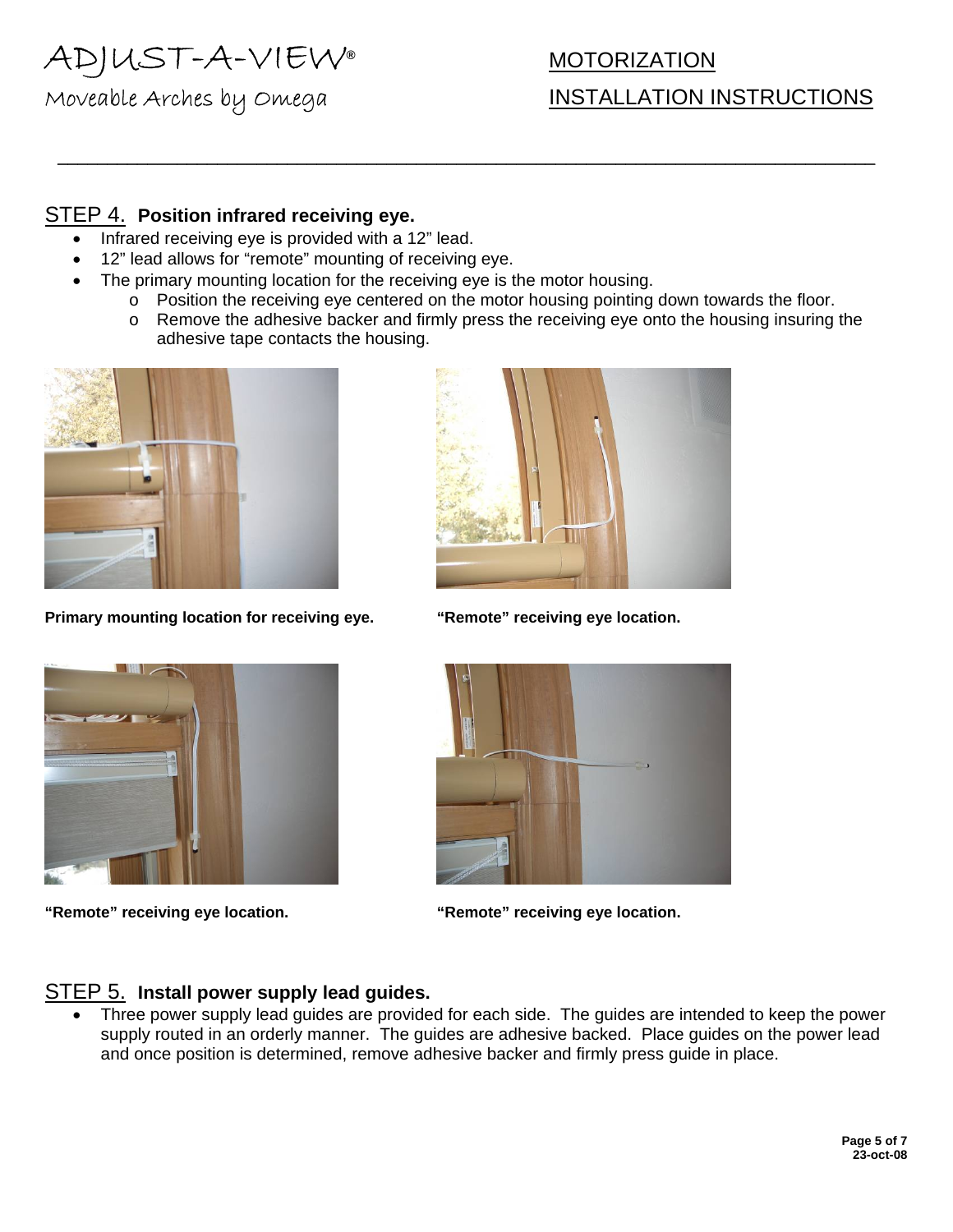# Moveable Arches by Omega INSTALLATION INSTRUCTIONS

### STEP 6. **Position wires.**

- Wires should be neatly organized behind motor housing.
	- o Use wire clips provided on motor housing to neatly position wires.

 $\overline{\phantom{a}}$  ,  $\overline{\phantom{a}}$  ,  $\overline{\phantom{a}}$  ,  $\overline{\phantom{a}}$  ,  $\overline{\phantom{a}}$  ,  $\overline{\phantom{a}}$  ,  $\overline{\phantom{a}}$  ,  $\overline{\phantom{a}}$  ,  $\overline{\phantom{a}}$  ,  $\overline{\phantom{a}}$  ,  $\overline{\phantom{a}}$  ,  $\overline{\phantom{a}}$  ,  $\overline{\phantom{a}}$  ,  $\overline{\phantom{a}}$  ,  $\overline{\phantom{a}}$  ,  $\overline{\phantom{a}}$ 

o Make sure wires are not touching the shade.





**Wires are neatly organized using provided clips. Neat, clean appearance from below.**

### STEP 6. **Complete installation of second unit (half circle units).**

### STEP 7. **Test right hand unit.**

- Study remote control instructions and fully understand before proceeding.
	- Run each unit independently.
		- o Run the right hand shade "up" from fully open to fully closed. Operation should be smooth.
		- o Allow unit to automatically stop at fully closed position.
		- o Run the right hand shade "down" from fully closed to fully open. Operation should be smooth.
		- o Allow unit to automatically stop at the fully open position.
		- o Run the right hand shade "up" to about half way stop it. Motor should immediately stop on demand.
		- o Run the right hand shade "down" about half to fully open and stop it. Motor should immediately stop on demand.

### STEP 8. **Test left hand unit.**

• Repeat Step 7 for left hand unit.